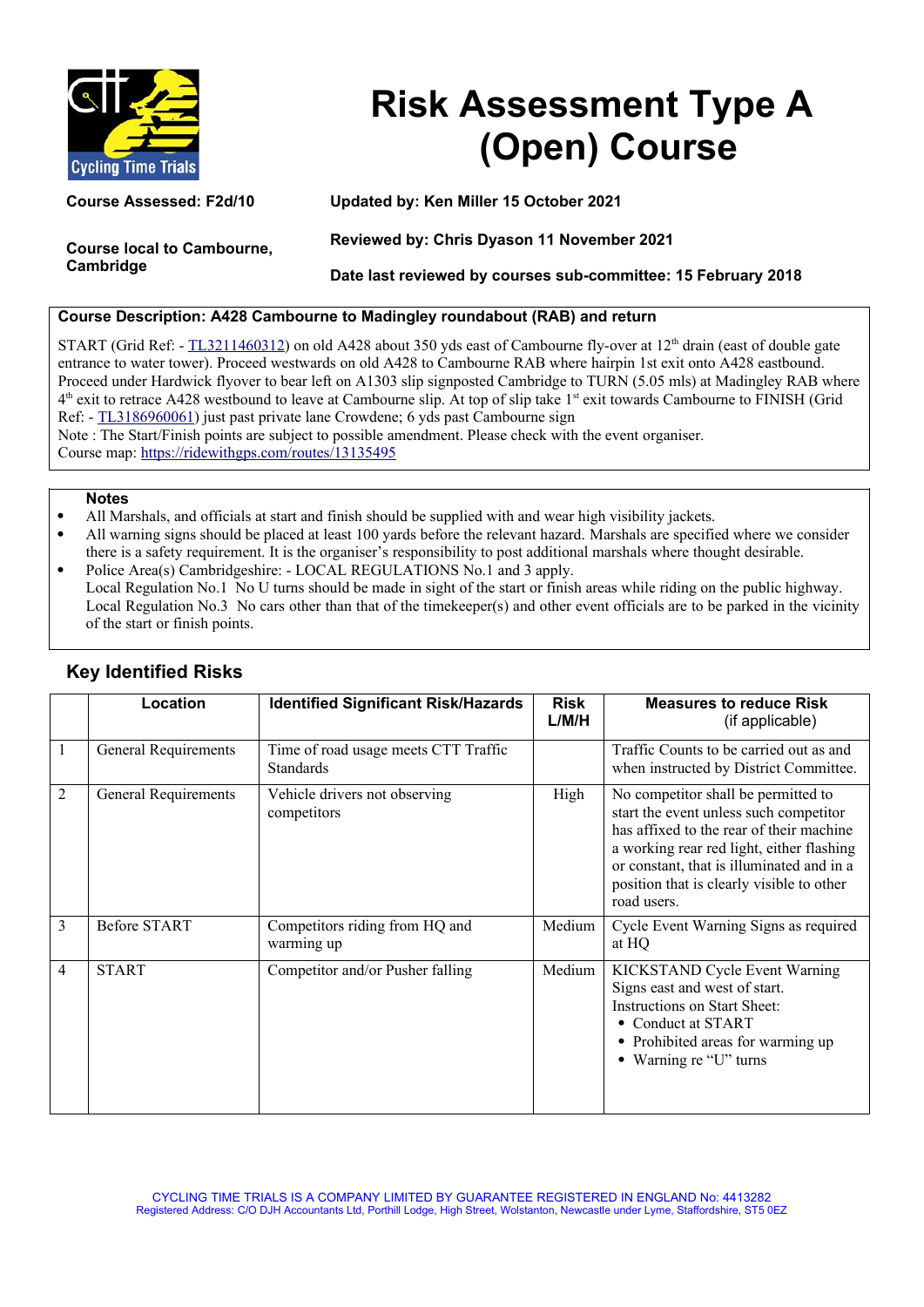| 5       | TURN at Cambourne<br>RAB (north)        | <b>Competitors negotiating RAB</b>             | Medium    | <b>SMALL Cycle Event Warning Signs</b><br>prior to RAB on roads not used by<br>event course.<br>Competitor briefing notice when<br>signing on: -<br>• Give way to traffic from right<br>• Signal clearly to other road users<br>• Marshal wearing hi-vis jacket     |
|---------|-----------------------------------------|------------------------------------------------|-----------|---------------------------------------------------------------------------------------------------------------------------------------------------------------------------------------------------------------------------------------------------------------------|
| 6       | Competitors joining<br>dual carriageway | Spear-point junction, merging with the<br>A428 | High      | LARGE (triangle) Cycle Event<br>Warning Sign on the dual carriageway<br>prior to the intersection.<br>MEDIUM Cycle Event Warning Sign<br>on slip prior to the intersection                                                                                          |
| 7       | Lay-by                                  | Traffic entering or leaving lay-by             | Low       |                                                                                                                                                                                                                                                                     |
| $\,8\,$ | Lay-by                                  | Traffic entering or leaving lay-by             | Low       |                                                                                                                                                                                                                                                                     |
| 9       | Lay-by                                  | Traffic entering or leaving lay-by             | Low       |                                                                                                                                                                                                                                                                     |
| 10      | Exit slip road to<br>Hardwick           | Traffic leaving A428                           | Low       |                                                                                                                                                                                                                                                                     |
| 11      | Entry slip road from<br>Hardwick        | Traffic joining A428                           | Medium    | MEDIUM Cycle Event Warning Sign<br>on entry slip prior to the intersection                                                                                                                                                                                          |
| 12      | Lay-by                                  | Traffic entering or leaving lay-by             | Low       |                                                                                                                                                                                                                                                                     |
| 13      | Exit slip to Madingley<br><b>RAB</b>    | Traffic leaving A428 with competitors          | Low       | MEDIUM Cycle Event Warning Sign<br>on exit slip<br>(Direction arrows on A428 to indicate<br>course as location is dangerous for<br>marshal.)                                                                                                                        |
| 14      | TURN at Madingley<br><b>RAB</b>         | Competitors negotiating RAB                    | $M$ edium | <b>SMALL Cycle Event Warning Signs</b><br>prior to RAB on roads not used by<br>event course.<br>Competitor briefing notice when<br>signing on: -<br>• Give way to traffic from right<br>• Signal clearly to other road users<br>• 3 Marshals wearing hi-vis jackets |
| 15      | Competitors joining<br>dual carriageway | Spear-point junction, merging with the<br>A428 | High      | LARGE Cycle Event Warning Sign on<br>the dual carriageway prior to the<br>intersection.<br>MEDIUM Cycle Event Warning Sign<br>on slip prior to the intersection                                                                                                     |
| 16      | Exit slip road to<br>Hardwick           | Traffic leaving A428                           | Low       |                                                                                                                                                                                                                                                                     |
| 17      | Entry slip from<br>Hardwick             | Traffic joining A428                           | Medium    | MEDIUM Cycle Event Warning Sign<br>on entry slip prior to the intersection                                                                                                                                                                                          |
| 18      | Lay-by                                  | Traffic entering or leaving lay-by             | Low       |                                                                                                                                                                                                                                                                     |
| 19      | Lay-by                                  | Traffic entering or leaving lay-by             | Low       |                                                                                                                                                                                                                                                                     |
| 20      | Exit slip to Cambourne                  | Traffic leaving A428 with competitors          | Low       | MEDIUM Cycle Event Warning Sign<br>on exit slip<br>(Direction arrows on A428 to indicate<br>course as location is dangerous for<br>marshal.)                                                                                                                        |